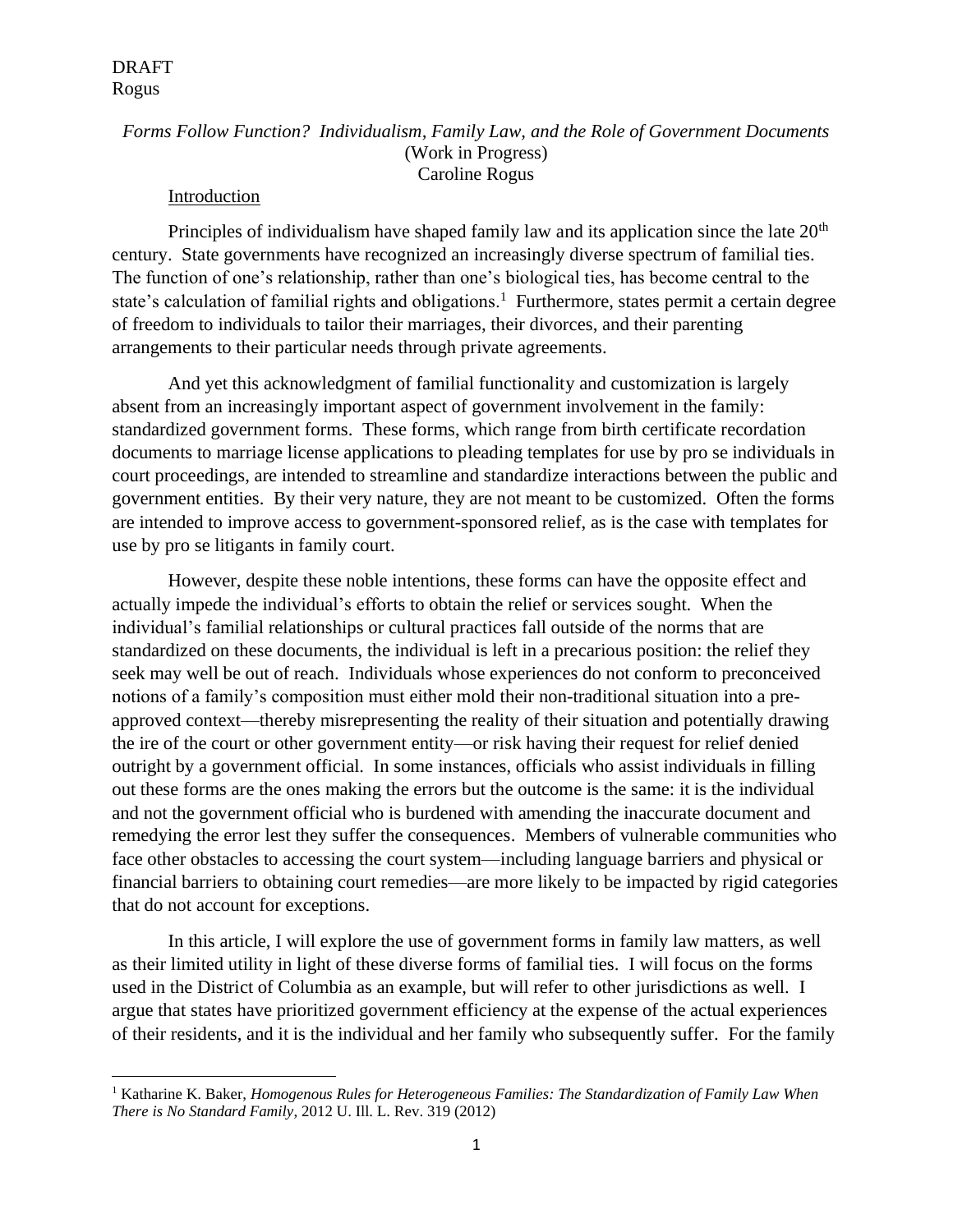courts of the future, government entities need to take steps today to ensure families will be properly served: increase efforts to educate the public on legal documents and procedures, counsel government officials and judges to "think outside the box" when reviewing non-standard information on forms, and limit the impact of standardized of templates and forms.

## Individualism and Functionalism in Family Law

- Marriage on the wane
- Diversity in families: marriage equality, same-sex parents, three parent custody, children born to unmarried parents, extended family's role in caring for children
- State acknowledgment and support of private contracting among family members: custodial arrangements, distribution of assets, prenups and postnups and separation agreements
- Individual concepts of what parenting/marriage will look like largely left alone by the state (floor is abuse/neglect and other criminal sanctions)

# Standardization in Family Law

Standardization of government forms is not a new concept. Record-keeping, including information about its citizenry, has become a central function of modern state governments; proper recordation of data is thus in a state's interest. The data have limited use if they are not substantially similar in format. Efficiency in both the collection and keeping of data preserves government resources and promotes the state's interest.<sup>2</sup> What cannot and should not be forgotten, however, is that the desire for easily calculable results means nothing to the individual whose family is experiencing the stress or even trauma of a breakdown in relationships.

In the context of family law, the need for quantifiable metrics is arguably in short supply. Much has been written about the absence of bright-line tests for child custody determinations, establishment of parentage, property distribution after divorce, and the issuance of alimony, and the resultant lack of predictability and precedential value available for litigants.<sup>3</sup> Child support laws almost exclusively rely on measurable and comparable metrics to determine support obligations of legal parents. These laws are not without their detractors however. The inflexibility of child support laws can result in the court failing to recognize a parent's in-kind contributions to their children, which in turn can inflame the parent's distrust of and disengagement with the court system.<sup>4</sup>

Pleading templates ostensibly designed to assist pro se litigants to properly seek relief from family courts are another example of standardization. State courts rely on these court forms

<sup>2</sup> *See* Jessica Dixon Weaver, *Overstepping Ethical Boundaries? Limitations on State Efforts To Provide Access to Justice in Family Courts*, 82 Fordham L. Rev. 2705, 2721-22 (2014) ("One of the strongest arguments for court approved forms is that the quality and uniformity of the documents will ensure more effective use of court time and administrative personnel time.")

<sup>3</sup> Rebecca Aviel, *A New Formalism for Family Law*, 55 Wm. & Mary L. Rev. 2003 (2014) ("indeterminate standards and contextualized decision making do not necessarily provide the best means of doing justice for separating families, who turn to the law at junctures of conflict and strife.")

<sup>4</sup> *See* Baker at 325; Margaret Ryznar, *In-Kind Child Support*, 29 J. Am. Acad. Matrimonial Law. 351 (2017)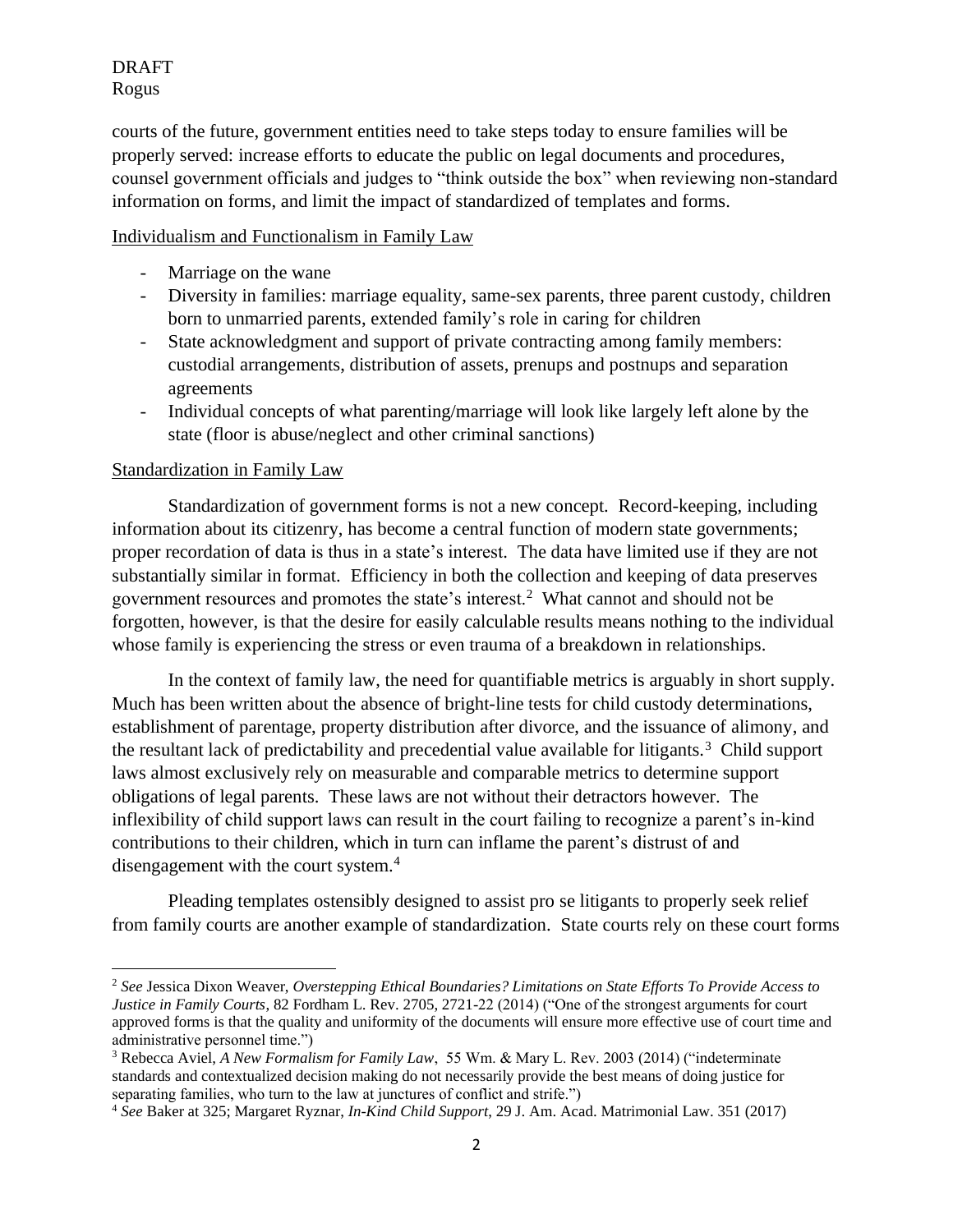to help low-income individuals who could not otherwise afford an attorney pursue their cases in court.<sup>5</sup> The results have been mixed, however, and Professor Jessica Dixon Weaver argues that the relationships and issues involved in family court cases are so complex that they necessitate the involvement of legal counsel, particularly when families are resorting to the adversarial court system for dispute resolution.<sup>6</sup> I would build on Professor Weaver's work and suggest that these court forms force pro se litigants to simplify their familial relationships to such a degree that court relief might elude them altogether, either because the forms no longer represent the reality of the litigant's situation or because the litigant's frustration with the forms and/or the officials assessing the forms are such that they choose not to pursue their matter with the court.

As states recognize a larger spectrum of familial relationships worthy of protection, a correlating flexibility should exist in its forms, which play critical roles in the legal system: standardized pleading templates serve as entry points to the legal system for many litigants, and standardized documents like birth certificates will be evidence in court cases. Placing the onus on the individual to seek special dispensation for their purportedly unique situation is unjust.

Arguably these forms are but a product of the laws and rules that produce them: change the laws, and the forms will change as well. But the reality is that the law is more pliable than these forms suggest. Jurisdictions that have prescriptive lists of factors for best interests of the child often indicate these factors are non-exclusive. There is plenty of caselaw suggesting that a court will fashion non-traditional remedies to provide appropriate relief.<sup>7</sup>

It is not the law then that is the problem, at least not in this context. The problem is the remedy itself: the forms approved by agencies, bars, and courts to be used by the public, and in particular an individual without legal representation. When a litigant is represented by counsel, the attorney, by virtue of being a repeat player in the courthouse and/or agency, will have access to means of avoiding the problem in the first instance or finding an appropriate work-around. Lawyers have access to troves of pleadings used successfully in earlier cases, as well as to the full text of the relevant laws in a jurisdiction. They can find ways to articulate nuanced deviations from the law if need be, or add in additional allegations to pleadings to signal to the court why their client is worthy of the relief sought.

The pro se litigant, however, will have a much more difficult time. Pro se litigants, often individuals who do not have the means to pay for legal representation, are often wary of the family court system and government involvement in their families. They will have just the one form available to them, will likely not be able to articulate additional details not prompted by the form or refer to specific laws. Their case will be defined by the four corners of the template they are using. If these documents play a gatekeeping role, and I contend that they do, then nonconforming litigants risk not being heard at all on the issue. It is not unheard of for judges or their clerks—to deny relief or dismiss a case for failure to properly fill out one of these

<sup>5</sup> Weaver at 2705-06.

<sup>6</sup> *Id* at 2707.

 $\frac{7}{7}$  Cite to cases on three parent custody/support situations in states that do not formally recognize three parents.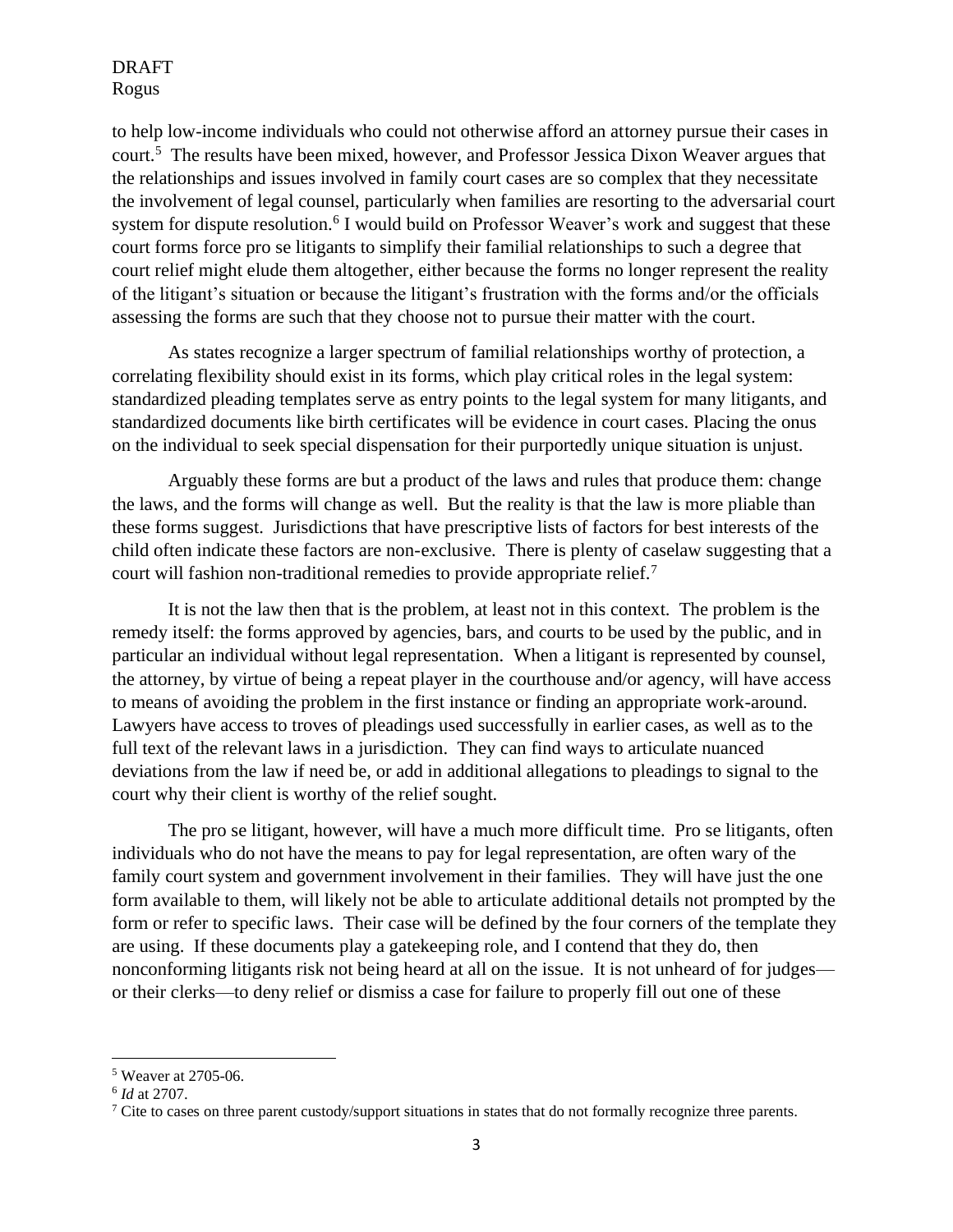templates.<sup>8</sup> As I will address in a later section, frequently the procedural rules that govern family court matters state that the court can dismiss an action if the complainant fails to comply with the law or procedures.<sup>9</sup>

## Examples of Non-Conforming Families

1. Non-Western Naming Conventions

Examples of these problems abound. In D.C., where there are large Ethiopian and Eritrean communities, the birth certificate application form—which requires the child to have a first and last name—can result in errors on the official birth certificate when naming conventions in the parents' home countries result in the child having the name of their parent or grandparent as their second name and that name does not match either of their parents' second names, as is common in traditional Ethiopian and Eritrean cultures. Language barriers between the family and the state actors at the hospital or government agency assisting in the completion of the application can exacerbate the issue. The parent or parents are then obligated to petition for a child's name change, a confusing and laborious process, in order to correct the birth certificate to reflect the child's name.

## 2. Third Party Custody

In pleading templates typically used in custody disputes, an individual identifies themselves as either the father or the mother of the child. With the advent of third party custody laws, however, other individuals can seek court-mandated time with minor children. As an increasing number of extended family members provide important caregiving roles to young children,<sup>10</sup> these laws can help assure that close bonds between children and non-parents are protected. Where jurisdictions permit third parties to obtain custodial rights, the custody complaint or motion is often radically different than the one used by a child's legal parent, as third parties often have additional legal hurdles to clear—such as standing and overcoming a presumption in favor of custody with the child's legal parents—before the court will entertain the third party's request for relief. Thus a third party who attempts to use a template reserved only for legal parents might be instructed to amend (and re-serve) their complaint to comply with these additional requirements, thereby delaying their case, or have their case dismissed altogether for failure to meet the initial requirements for a third party custody case.

Even if an individual is aware of the differences between third party and legal parent custody, there may be complexities that cannot be captured in a form. The individual might occupy a gray area between third party and legal parent: a man might have reasons to doubt that he is the biological father, notwithstanding his signature on an Acknowledgement of Parentage or his presence in the child's life, and thus he might seek to have the court determine his paternity as a first step in his pursuit of seeking custodial rights. By choosing to file a custody

<sup>&</sup>lt;sup>8</sup> I have witnessed a pro se litigant in D.C. have their custody case dismissed for failure to check a box on the "relief sought" section of a custody complaint template.

<sup>9</sup> *See*, e.g., D.C. Dom. Rel. Rule 41(b).

<sup>10</sup> *See* Solangel Moldonado, *Sharing a House But Not a Household: Extended Families and Exclusionary Zoning Forty Years After Moore*, 85 Fordham L. Rev. 2641 (2017).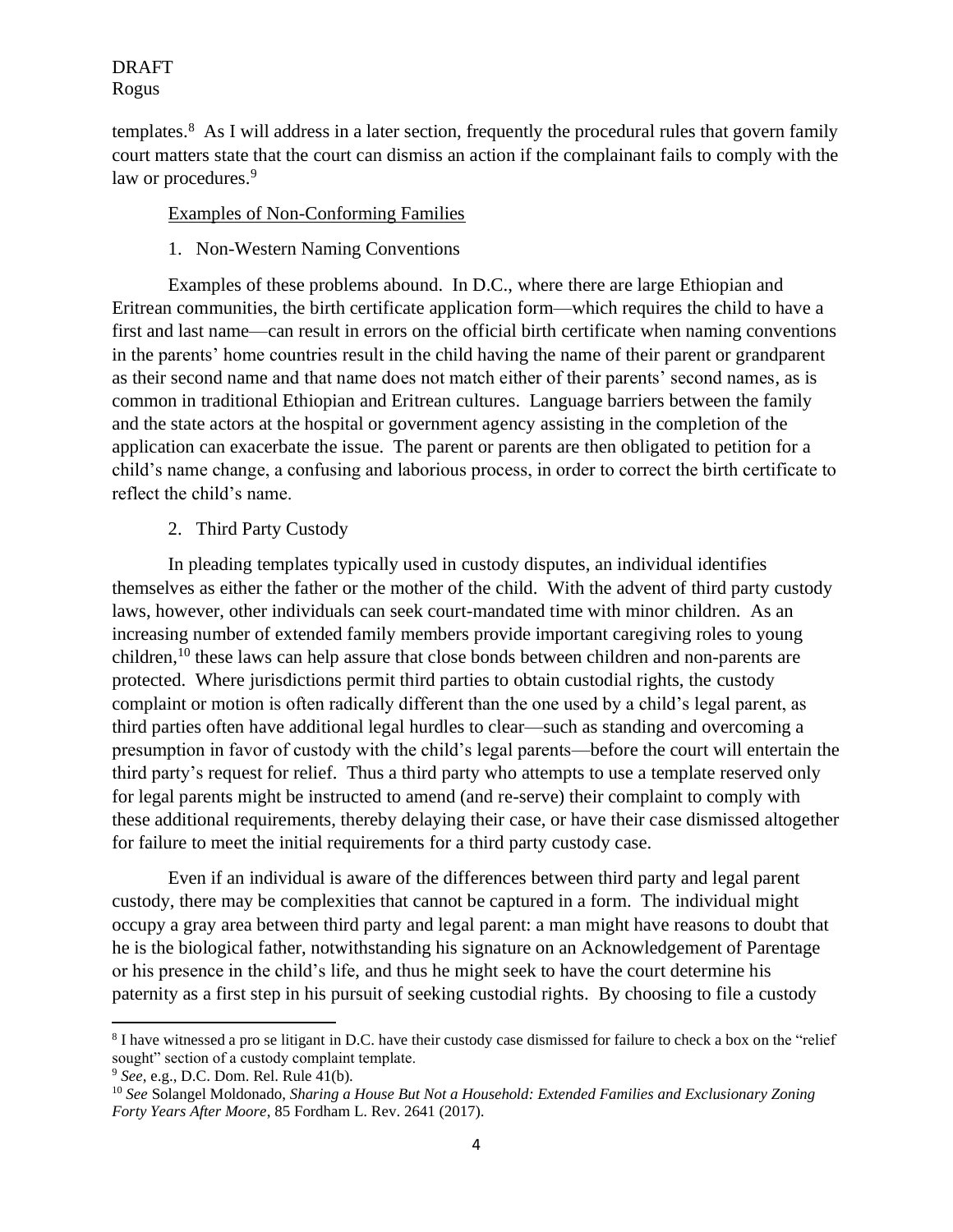complaint as a legal parent, he may risk waiving his right to contest his paternity at all. In DC, which has made many of its templates accessible electronically, there are still obstacles. An online program is available in which the user is responds to questions and prompts regarding their family law matter; the result is a pleading that the individual can then review, sign, and submit to the court.<sup>11</sup> It has limited utility however. If the litigant indicates that they are unsure if they are the biological parent of the child, the program will generate a third party custody complaint instead of the complaint reserved for custodial disputes between the child's legal parents. If the aforementioned putative father uses this complaint to seek custodial time with a child while also alerting the court that he is unsure of his biological connection to the child, the court may dismiss the case as wrongly filed. Without a lawyer to guide the individual through the process, the program could do more harm than good.

Third party custody laws and their implications for litigants is frustratingly obfuscated in many jurisdictions. In Virginia, any person "with a legitimate interest" may be awarded custody or visitation that is in the child's best interest.<sup>12</sup> Per the state statute, this term is to be broadly construed to accommodate the child's best interest and includes but is not limited to blood relatives such as grandparents, stepparents, and other family members.<sup>13</sup> However, there is little guidance for pro se litigants on how to initiate or intervene in a custody matter as an individual with a legitimate interest. There do not appear to be accessible online pleadings for such individuals.

#### Impact of Non-Conforming Documentation

Judges can and do dismiss a case due to defects in the pleading.<sup>14</sup> Even when dismissals are without prejudice—allowing the litigant to refile for the same relief—the burden is on the litigant to a) understand the defects, b) fashion an appropriate remedy to the defects, and c) refile the pleadings. Each of these steps takes time and resources that may be in short supply. Thus, the need for forms that can accurately capture the reality of modern familial relationships and the specific relief sought re crucial to ensure litigants will be heard.

While impact litigation has resolved some of these issues [discuss the EDVa 2019 case on race data on marriage licenses], these issues will continue to arise as a result of our society's acceptance of individualism in family law and familial units. There is no simple solution but individuals should not be denied relief on account of forms of limited utility. Forms are mere formalities after all and should not take on a gatekeeper role in the court system.

For corrections to the name listed on a child's birth certificate, the process is obscure and complicated. In D.C., the application for a minor's name change is thirteen pages long and requires additional documentation, notarization, and service on other parties. Unless the party

<sup>11</sup> *See* https://www.probono.net/dccourts/familycourt/

<sup>12</sup> Va. Code Ann.§ 20-124.2

<sup>13</sup> *Id.* at § 20-124.1.

<sup>&</sup>lt;sup>14</sup> Local rules of civil procedure often mirror the language of the Federal Rules of Civil Procedure (cite examples). Federal Rule 41 gives the court the authority to dismiss actions for failure to comply with the rules or law.